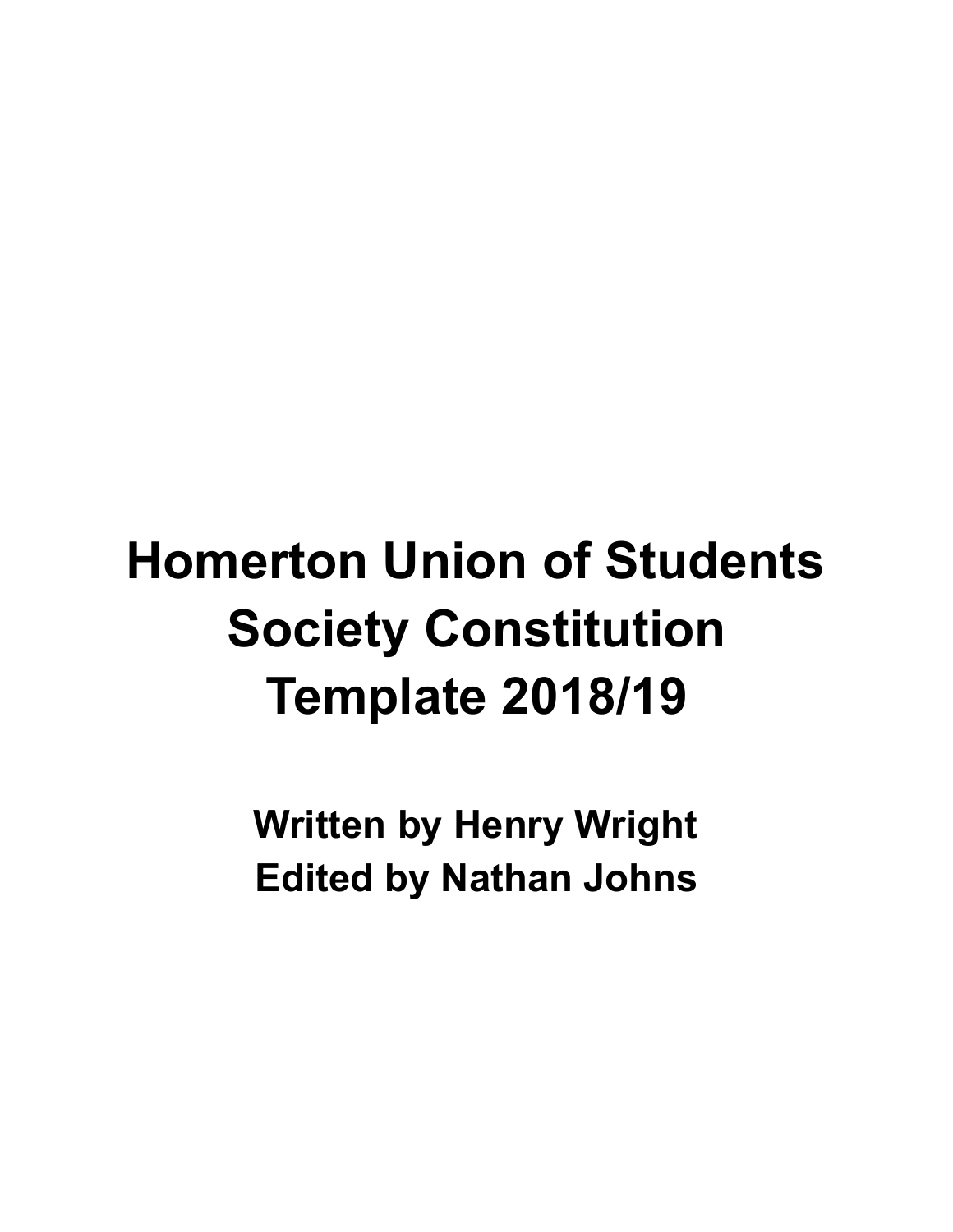### **Foreword**

*Dear Member,* 

The purpose of this document is to clarify the procedures that the society will follow.

It is designed to cover every eventuality governing the society and the activities that it will carry out.

More than anything as we write this, we hope that many of the clauses never need to be used.

However, as a society we are committed to creating a fun atmosphere where all members and guests feel welcome. We commit wholeheartedly to holding social events where nobody feels uncomfortable or targeted and we expect all of our members to uphold the highest standards and therefore this document sets out how we aim to ensure this happens.

If anybody fails to meet these standards we want to provide a clear way to raise your concerns, no matter which member of the society or guest it is about.

We look forward to this society hopefully outlasting our times at this college and this university and want to ensure it is on a good footing for the future.

We wish all of our members the best for now and the future, and hope you enjoy our events!

Yours,

The x society committee (201x-y)

**President Treasurer Communications and Webmaster Events and Speakers** 

(These are just examples of potential committee positions. What positions that are made available is completely up to the individual society)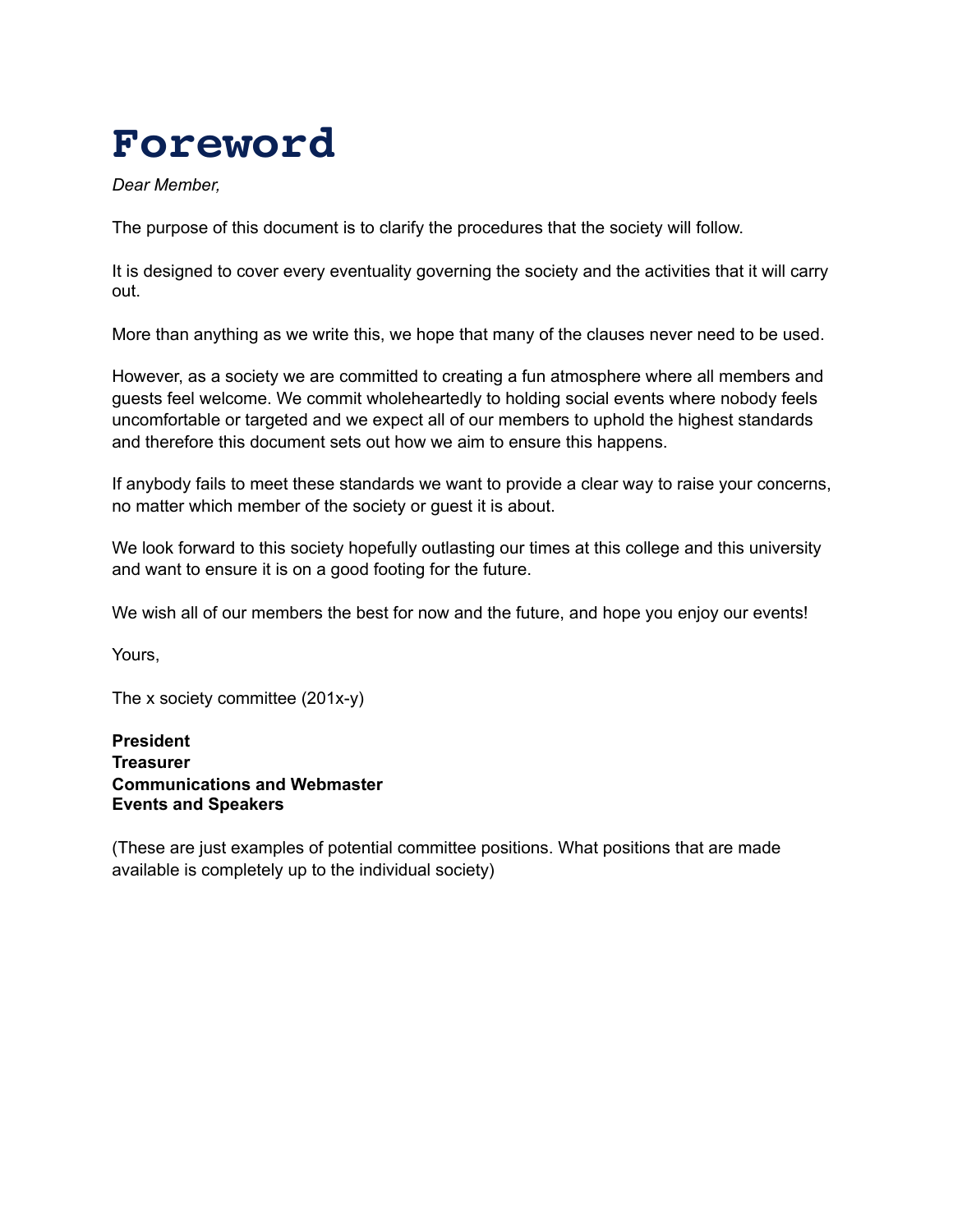## **The Constitution**

#### Name and Aims

- 1. The name of the society shall be " " (hereafter, "the society")
	- 1.1. A "member" of the society is defined as any student at Homerton College in the JCR or MCR who has filled in the membership form.
- 2. The society's aims shall be as follows
	- 2.1. To promote and put on events for anybody interested in x, or learning more about x at Homerton

2.2.

3. The society shall be a society of Homerton College and regulated by the Homerton Union of Students (HUS)

#### Governance

- 4. The society shall have four members, hereafter "committee members", collectively known as "the committee", elected under section 9 to govern the society
	- 4.1. One member shall be known as "the president" and shall be responsible for overall direction of the society and leadership as well as helping other committee members with their duties and dealing with the HUS president
	- 4.2. One member shall be known as "the treasurer" and shall be responsible for the finances of the society and dealing with the HUS treasurer
	- 4.3. One member shall be known as "the communications and webmaster officer" and shall be responsible for maintaining the website and social media as well as communicating with external groups if needed
	- 4.4. One member shall be known as "the events and speakers officer" and shall be responsible for inviting speakers and arranging events with the help of the president
- 5. A meeting with all members of the committee present shall be known as a "committee meeting"
	- 5.1. There must be at least 1 committee meeting for each of the three terms of the University of Cambridge academic year which must be held in term time
	- 5.2. Each meeting must end with a vote to accept that all relevant matters have been discussed
	- 5.3. Each meeting must have a nominated committee member to take minutes of the meeting
	- 5.4. Each meeting must discuss matters arising under section 8.3 should they have occurred
	- 5.5. A meeting must take place within 3 days of a measure 8.6 appeal being lodged and action taking according to section 8.6.2
	- 5.6. Votes may take place during committee meetings that are binding on the society and other committee members and are called when committee members do not reach unanimous agreement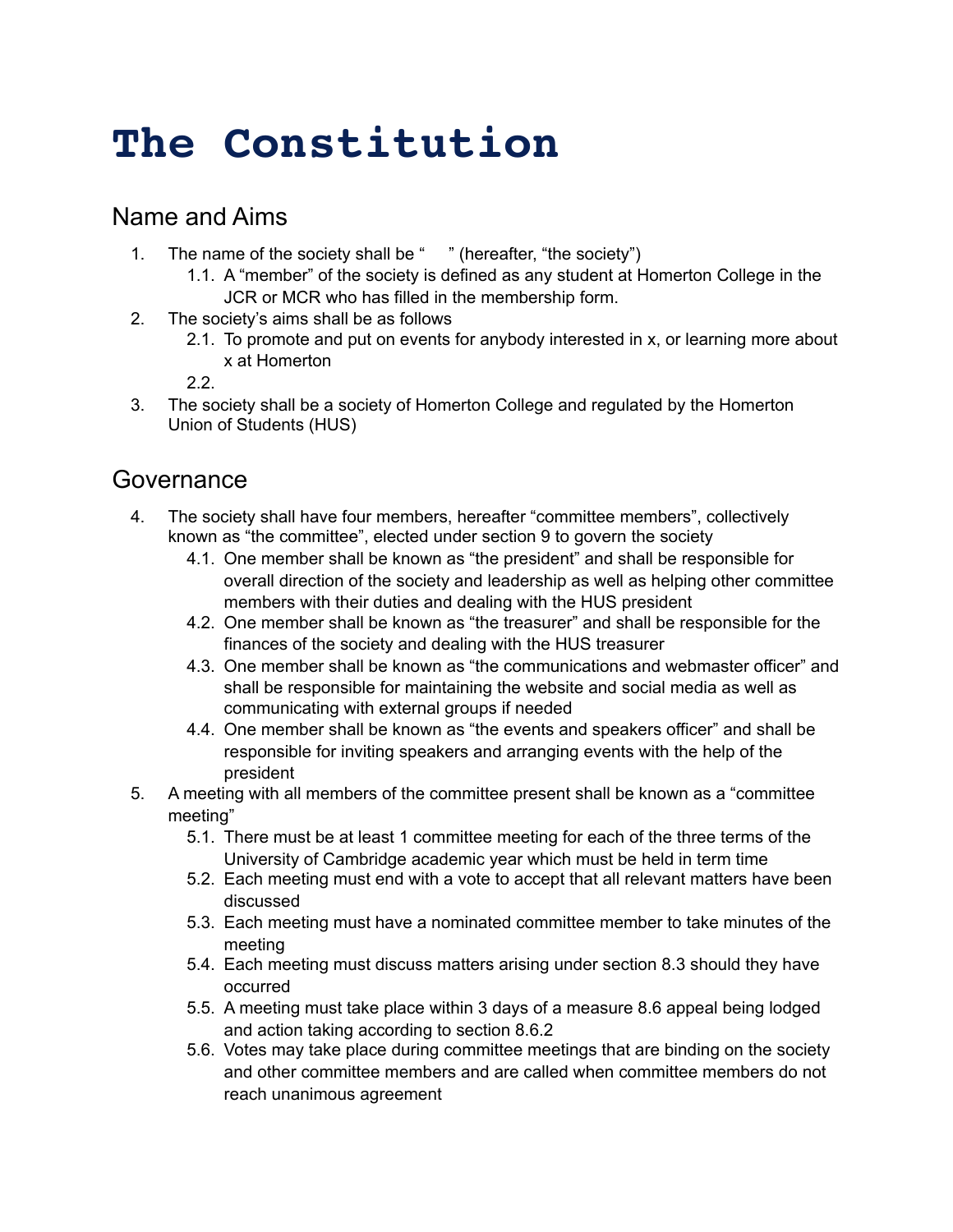- 5.6.1.Each committee member has one vote and can vote for or against the motion or abstain
- 5.6.2.Votes shall be carried by simple majority
- 5.6.3.Tied votes shall be cast in favour of the president's vote, unless they abstain in which case the outcome that leaves things unchanged as chosen by the president shall be the outcome of the said vote
- 5.6.4.Votes shall be recorded with names in the minutes
- 5.7. Minutes shall be published after each meeting (except a section 5.5 meeting) and matters under section 5.4 shall be redacted except to say such an incident occured
- 6. A meeting open to all members of the society shall be known as a "general meeting"
	- 6.1. There must be at least 1 general meeting for each University of Cambridge academic year which must be held in term time
	- 6.2. During such a meeting a vote may be called either with unanimous agreement of the committee members or failing this at least ⅔ of the members present
		- 6.2.1.Each member has one vote and can vote for or against the motion or abstain
		- 6.2.2.Votes shall be carried by simple majority
		- 6.2.3.Tied votes shall be cast in favour of the president's vote, unless they abstain in which case the outcome that leaves things unchanged as chosen by the president shall be the outcome of the said vote
		- 6.2.4.Votes shall be anonymous (except for committee members)
		- 6.2.5.The constitution may only be changed by such a vote

#### Social events

- 7. Social events arranged by the events and speakers officer must adhere to the rules set out in the "Good Swap Code" entered into our constitution as section 8
	- 7.1. The events and speakers officer is responsible for choosing the "responsible member" as defined under section 8 and may choose themselves
	- 7.2. All people breaking rule 8.3 shall be suspended until a committee meeting takes place to decide the sanction
	- 7.3. Punishment for breaking rule 8.3 should usually be a ban from future events and permanent and irreversible termination of membership unless there are exceptional circumstances
- 8. The "Good Swap Code" shall govern all events held by the society and is copied into our constitution here
	- 8.1. There shall be a responsible member of the society for the event
		- 8.1.1.The responsible member must be a named member of the this society and named by one of the committee members of this society
		- 8.1.2.The responsible member must be somebody in attendance at the event and should normally be somebody who is organising the event
		- 8.1.3.The responsible member is the person who is responsible for ensuring members at the event adhere to these rules
	- 8.2. Joint events shall require a responsible member from the other society or group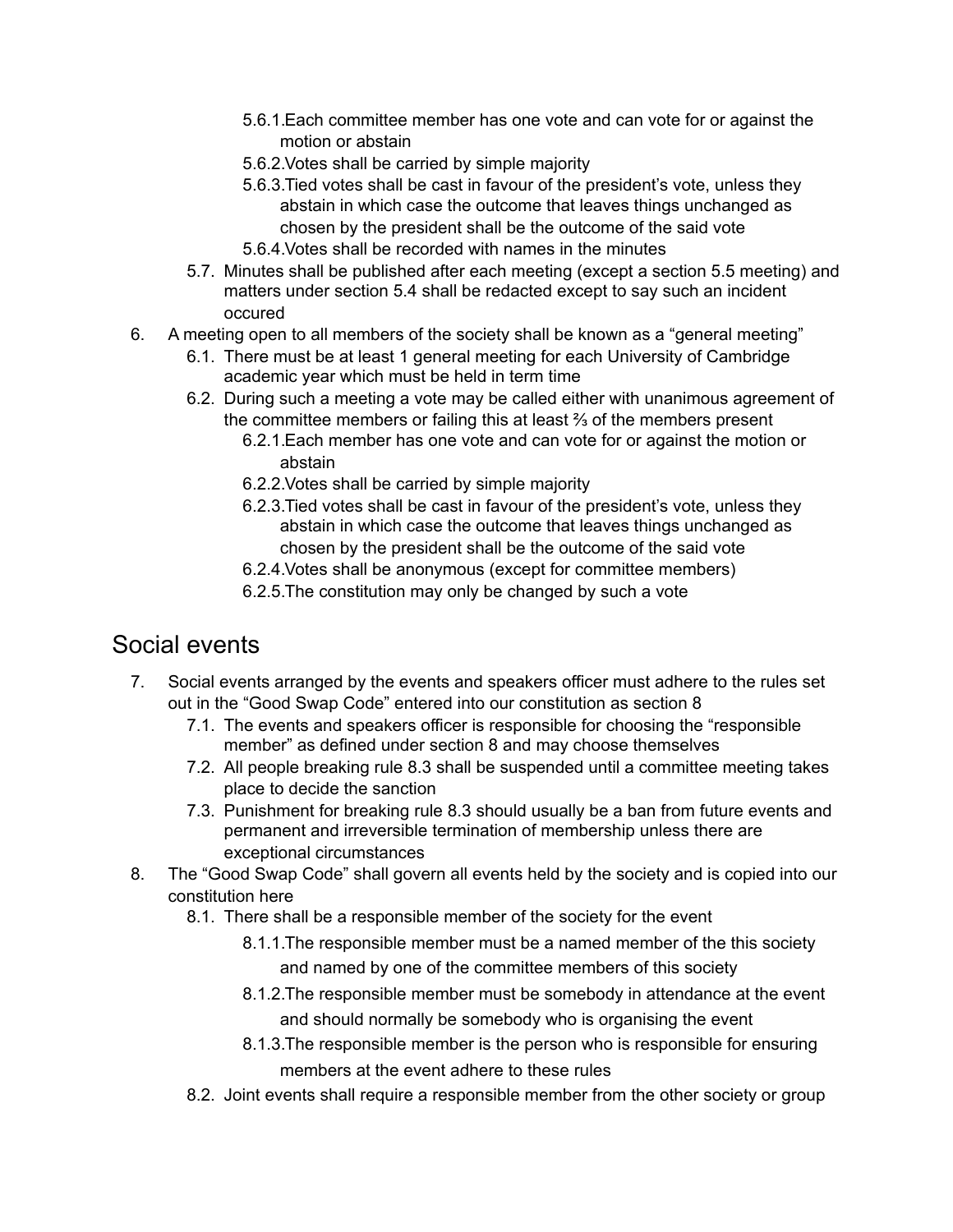- 8.2.1.Where decisions in this document mention the responsible member decisions must be made by unanimous agreement between both people
- 8.2.2.The responsible member from the other society must be chosen in accordance with rule 1
- 8.3. There is no tolerance for disrespectful behaviour towards another attendee of the event (somebody breaking this rule is a "rule 8.3 breaker")
	- 8.3.1.The list of behaviours that result in breaking rule 8.3 include, but are not limited to the following list: Sexism, Racism, Homophobia, Transphobia or Sexual Harassment
	- 8.3.2.The responsible member(s) are entitled at the event itself to decide what behaviour results in a breakage of rule 8.3
- 8.4. A breakage of rule 8.3 results in removal of that person from the event
	- 8.4.1.The responsible member's/members' verdict must be listened to, even if not agreed to at the time
- 8.5. A permanent sanction must be applied to the member, unless there is an appeal
	- 8.5.1.The committee of the society the rule 8.3 breaker comes from must decide on a sanction to be applied to the member. Decisions must be made unanimously
	- 8.5.2.The victim should be assisted by the relevant society committee to report such behaviour to their college staff, students' union or the police if they wish to do so
- 8.6. Appeals may be lodged against decisions and must be handled independently
	- 8.6.1.Should the victim or rule 8.3 breaker disagree with either the decision of the society committee or the original decision of a responsible member they may lodge an appeal with the committee of the relevant society
	- 8.6.2.The committee must within 2 weeks arrange for an independent person to adjudicate on the issue and take the advice of the relevant students' union that the society is governed by to find such a person

#### **Elections**

- 9. Elections shall be held in Lent term or in the event of a role becoming unoccupied (a byelection) and must be carried out under the following rules
	- 9.1. No elections may be held when starting or restarting the society after a mothballing under section 10, instead the restarting people may choose which roles they shall fill and co-opt within the first year
	- 9.2. The committee at a committee meeting shall decide the date for the elections, hereafter referred to as the "election date"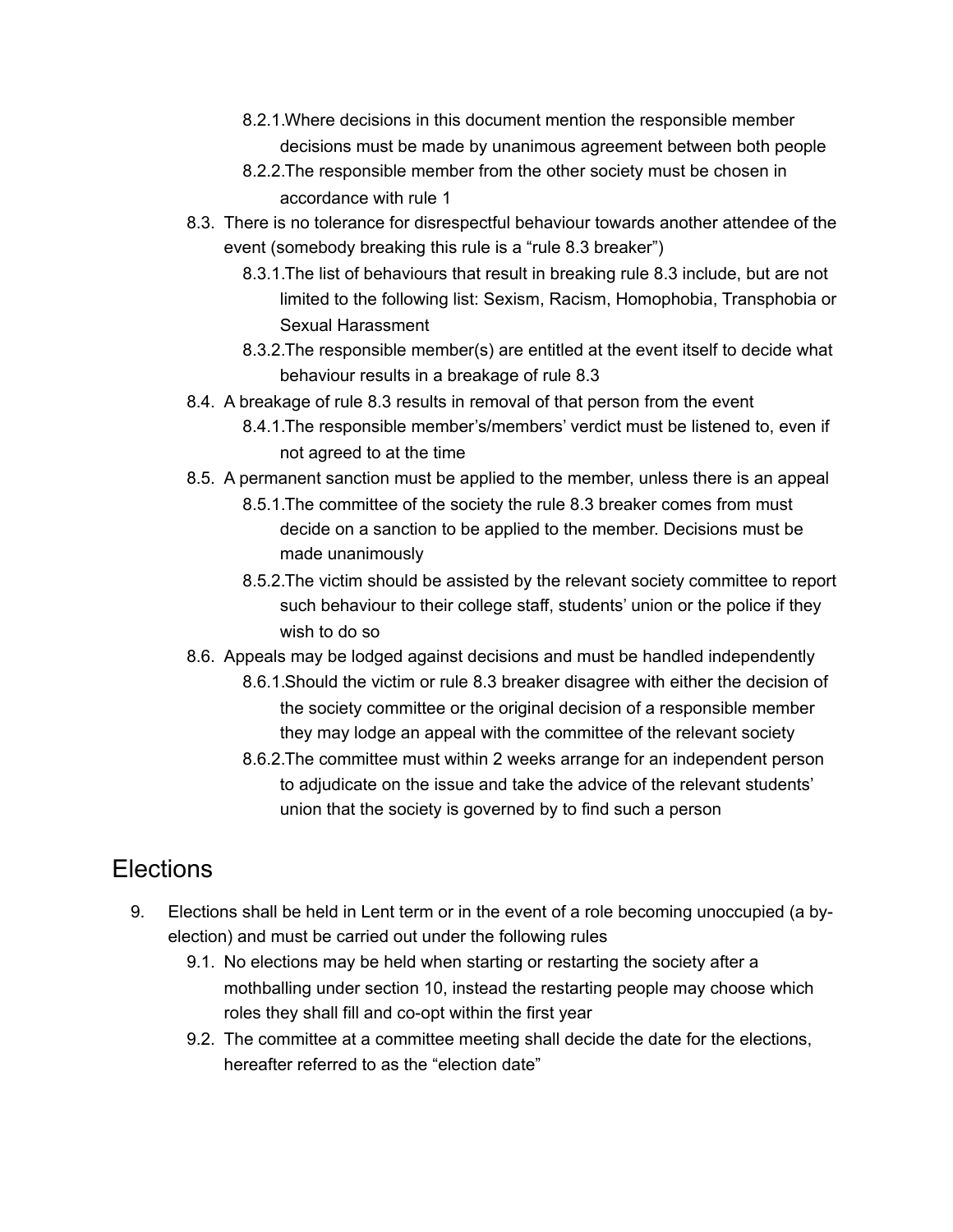- 9.3. The returning officer for the election shall be the President and the deputy returning officer shall be the Communications and Webmaster officer
- 9.4. The notice of election and call for candidates shall be given at least 1 month prior to the election date to the members via all social media and communications channels by the Communications and Webmaster officer
- 9.5. Members may apply for any role (but may not apply for more than one role) between the call for candidates and 3 weeks prior to the election date
- 9.6. Candidates may campaign between 3 weeks prior to the date of the election and the date of the election
	- 9.6.1.Each candidate must consider the election to be an event held under section 8 and the responsible member to be the president
	- 9.6.2.Candidates may not campaign on Facebook except for changing their cover photo
	- 9.6.3.Each candidate is entitled to a photo poster and A4 sized manifesto to be sent to all members via the society official media channels
	- 9.6.4.All election materials must be approved by either the returning officer or deputy returning officer
	- 9.6.5.A meeting under section 6 shall be held as an AGM and hustings event at least 2 days prior to the election date
- 9.7. Voting shall take place using a Single Transferable Vote system
	- 9.7.1.Members may vote using a system that allows for STV voting as decided by the Communications and Webmaster officer
	- 9.7.2.Voting shall be open from 08:00 on the election date to 20:00 the following day
	- 9.7.3.In the event that any of the electoral rules are broken as decided unanimously by the returning officer and deputy returning officer, the rule breaking candidate(s) shall be disqualified

#### Final Measures

- 10. The society shall be mothballed and suspended if in any one academic year, candidates cannot be found for both the treasurer and president (the other two roles may be shared between the treasurer and president and filled later by a by-election)
	- 10.1.If such a situation occurs for more than two consecutive academic years the society shall be dissolved and any assets left remaining donated to a charity of the last committee's choice (who should be contacted should this occur)